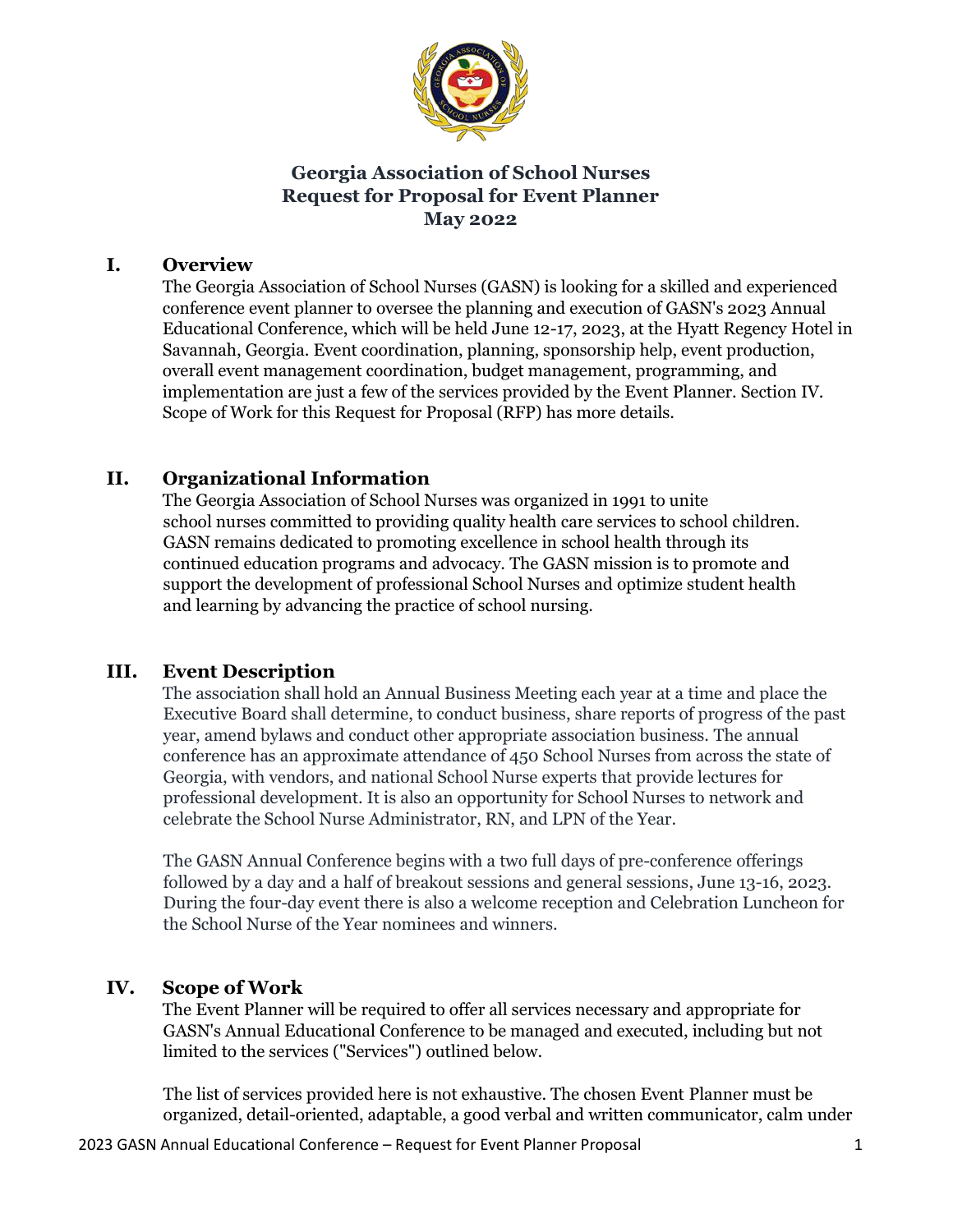pressure, and a negotiator in the best interests of the Conference and GASN, among other qualities.

## **A. Event Management**

- Establish regular ongoing communication and provide agendas with GASN and work closely with GASN to determine overall look and theme of the Conference, including the layout and flow, and to ensure effective internal communications and a collaborative and cooperative process;
- Draft, manage, and finalize the Conference's project plans, budgets, timelines, deployment schedule and oversee execution of all related tasks;
- Identify potential challenges and recommend solutions;
- Serve as liaison with vendors, vendues, sponsors and other Conference stakeholders (Third Parties) and upon GASN's written request, serve as proxy for certain matters;
- Ensure Conference complies with applicable laws and regulations;
- Ensure all authorized agents and/or staff of Event Planner are qualified to perform services in accordance with best industry standards (Event Planner will not subcontract any tasks to third parties without GASN's prior written consent); and
- Exercise duty of loyalty and good faith in favor of GASN when negotiating with third parties (Event planner will present all contracts to GASN for GASN's final approval).

## **B. Deliverables**

- Develop and update project plan for GASN with estimated delivery dates and agreed upon budget, which details anticipated tasks and required expenses;
- Maintain a budget spreadsheet of vendor costs related to the Conference;
- Secure the best possible pricing for all expenditures relating to Conference, providing documentation (unless waived by GASN) showing that competitive, fair and transparent Request for Quotes process was used and followed, where at least three vendors were considered and details supporting the reasoning as to why the selected vendor is ultimately recommended;
- Oversee and manage all approved vendor relationships and ensure vendor deliverables are delivered on-time, and maintain a vendor list as vendors are confirmed;
- Manage submission of all invoices to ensure payments can be made in a timely manner;
- Meet and act as primary point of contact for related vendors, including but not limited to the following:
	- o Food and beverage
	- o Production, to include the following:
		- Audio and Visual;
		- Lighting;
		- Décor
	- o Branding and design, to include the following: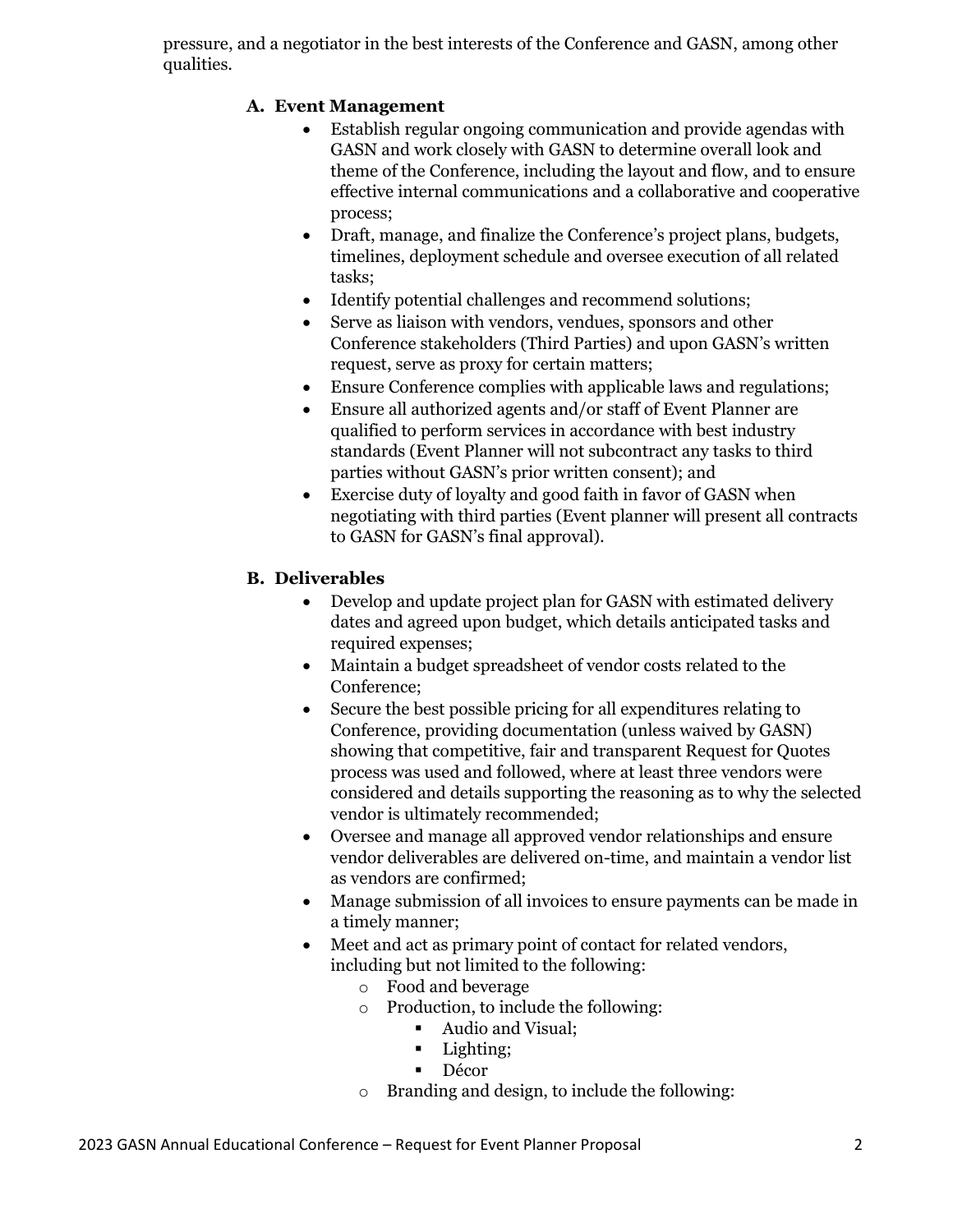- **•** Printing (save the date, letters, table signs, sponsor and other signage, conference syllabus book, etc.)
- Gift bags
- Provide GASN with regular updates of Conference progress on timeline;
- Draft, manage and distribute a complete production schedule for the entire Conference including load in, set up, etc. to all parties, including but not limited to the client, vendors and venue;
- Collaborate with GASN to develop a script outline, gather remarks, and review all video content;
- Provide timing cues to the overall event script to keep program on time and on message;
- Participate in client meetings (or conference calls through any electronic means) as needed, or reasonably requested by GASN, including scheduling and walk-throughs;
- Submit a post-event evaluation report with recommendations to GASN;
- Prepare final expense report for budget reconciliation to include inkind donations, discounts, and actual costs;
- Provide participant, vendor, and sponsor evaluation and thank you letters; and
- Other duties as assigned.

# **C. General Management**

- Provide general administration, management, day to day execution and manage onsite Conference registration;
- Create monthly, bi-monthly, weekly reports for follow-ups and identify who should receive the reports;
- Arrange and manage seating arrangements;
- Ensure all required insurance certificates are obtained;
- Ensure all required permit applications, if any are submitted;
- Recruit, train and supervise all staff and volunteers at the Conference;
- Oversee the design, sound, lighting, etc. that is appropriate for the venue and needs of the Conference.
- Oversee the design, sound, lighting, including video screens, cameras, podium, teleprompters; and
- Ensure a full walk-through prior to the Conference.

# **D. Sponsorship Fulfillment**

- Work with GASN Board/Conference Planning Committee to ensure sponsorship packages are fulfilled appropriately
- Assist with sponsorship strategy; and
- Assist with sponsor fulfillment benefits.

## **E. On-site Management**

- Provide a Front of House Manager to oversee on-site management
- Determine and oversee the registration hours and process;
- Oversee set up and strike of equipment, AV, room setups, signage, vendor space, registration, conference bags, and any other related line items;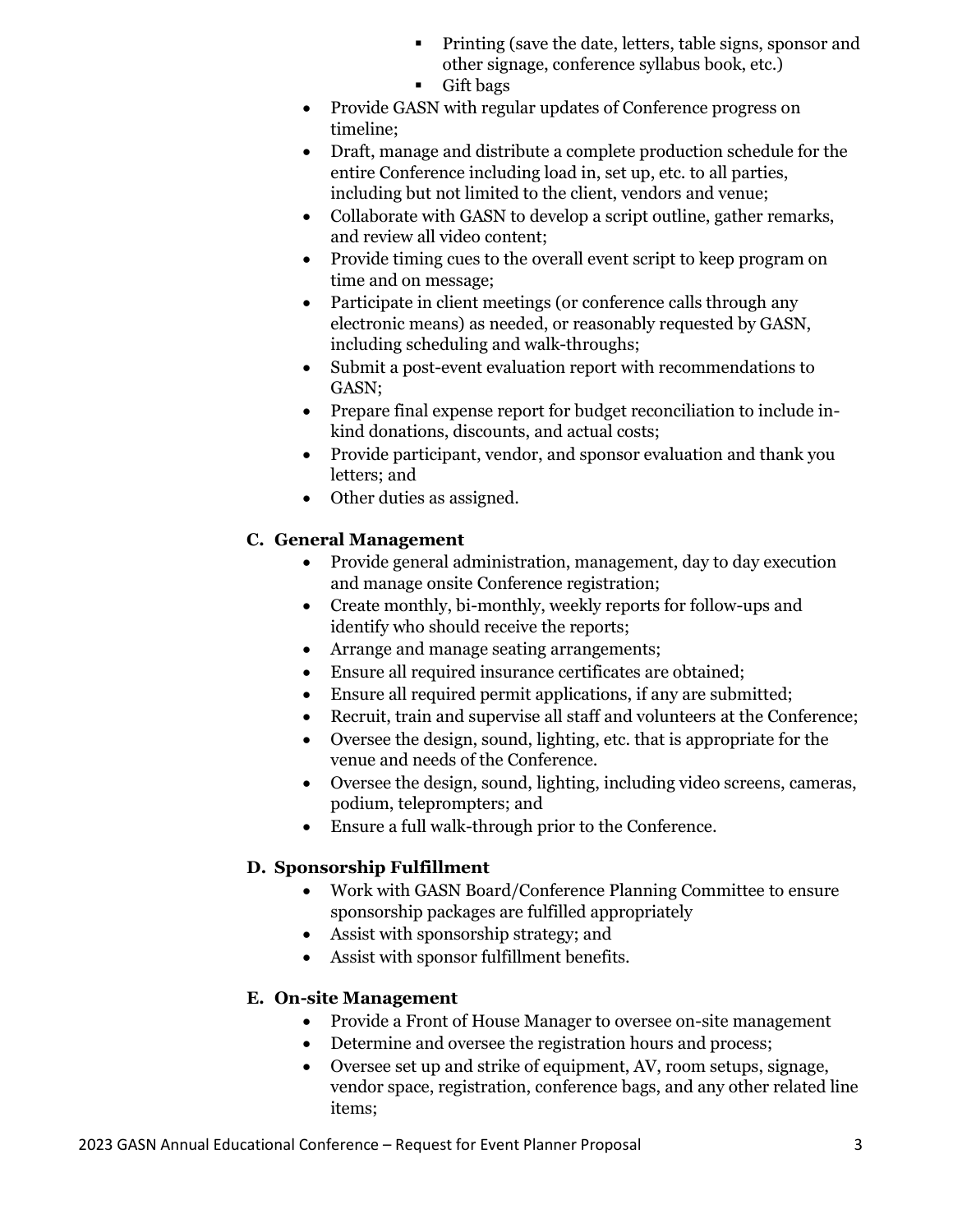- Execute the overall direction on Conference logistics;
- Manage the badge process/conference bags production.

## **F. Stage Management**

- Oversee the execution of the Conference programming
- Designate a staff member to support all participants before and during the event, including on-site greeting and ensuring smooth program participation;
- Draft, update and finalize run of show documents
- Schedule and manage walk-through, mic check, video test runs, and draft briefing documents for the conference participants in collaboration with GASN;
- Supervise and manage A/V personnel, uploading of presentations for speakers, etc.

## **G. Speaker/Guest Management**

- Work with GASN Conference Planning Committee to support all program participants before and during the Conference
- Secure and manage air and ground transportation after approval by GASN Board;
- Secure and manage hotel accommodations
- Draft and provide briefing information and transportation confirmations;
- Provide on-site greetings, including any rider fulfillment.

#### **V. Master Services Agreement**

This RFP is not a binding contract. With the chosen Event Planner, GASN will draft a Master Services Agreement ("MSA").

The MSA will include standard representations and warranties, as well as confidentiality provisions, such as a requirement that the Event Planner ensure that all of its employees, agents, vendors, and other subcontracted third parties sign confidentiality agreements that are at least as protective of GASN's confidential and proprietary information as the MSA's. Furthermore, the chosen Event Planner will undertake the required services as an independent contractor, not as a GASN employee.

The Event Planner acknowledges that after the MSA is fully performed, it will not incur any more expenses and will stay on budget. Without GASN's prior written approval, the appointed Event Planner is not authorized to incur expenses on its behalf.

## **VI. RFP Format and Guidelines**

- A. **Format –** Proposals must be received no later than 11:59 p.m. ET on June 24, 2022 via email to [President@gasn.org](mailto:President@gasn.org) in a single electronic PDF attachment, with a maximum of 15 pages using 12-point size Times New Roman font with 1" margins. PowerPoints are acceptable with the format restrictions.
- B. **Guidelines -** The proposal shall include the following sections:
	- 1. Executive Summary One page summary of the Event Planner's background, past experiences similar to the Services expected for the Conference, and basic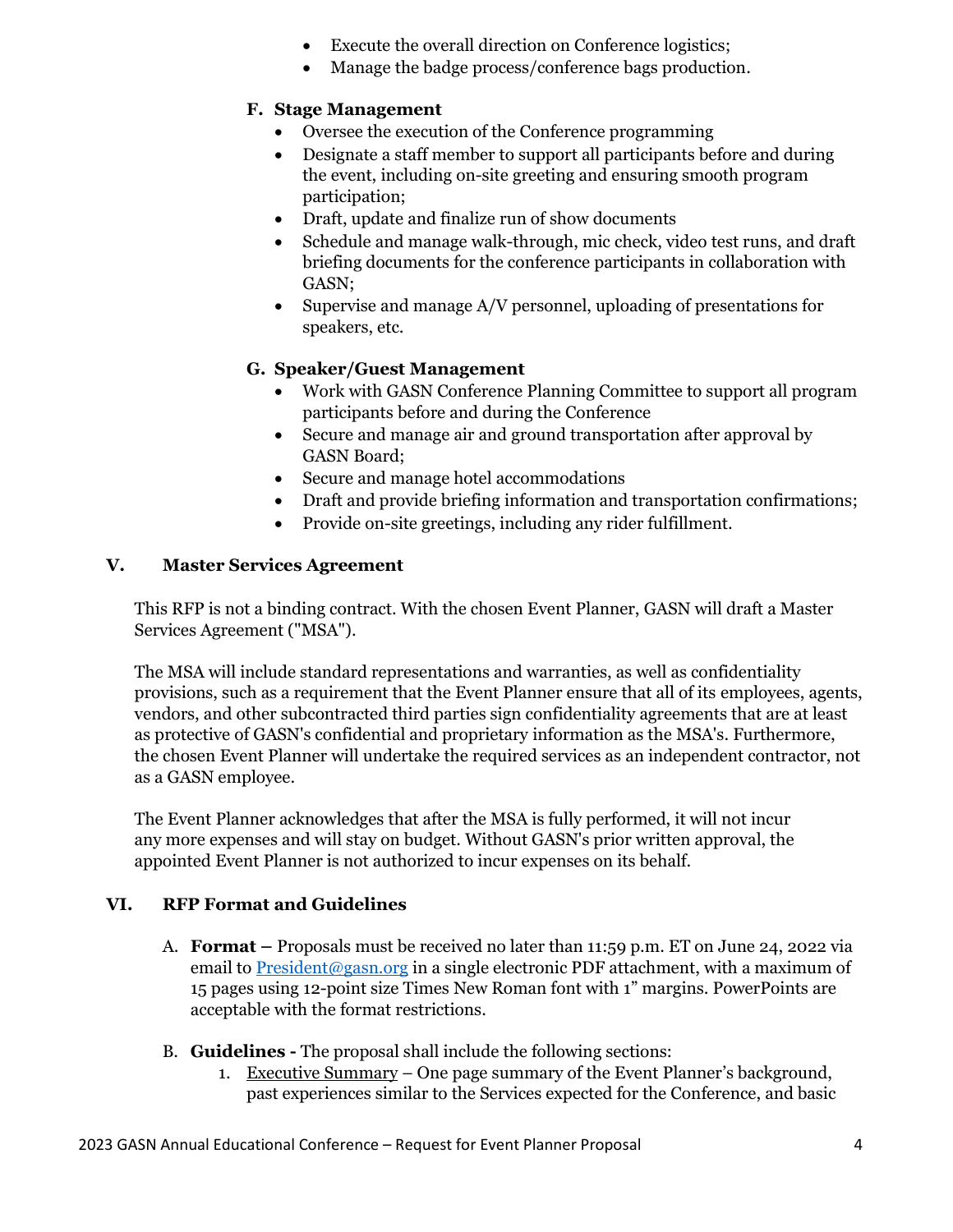understanding of the Services required, and reasons why the Event Planner should be selected.

- 2. Company Overview Overview of the Event Planner's business organization structure, including the following:
	- List of all jurisdictions in which the Event Planner has been incorporated and is licensed to operate;
	- Total number of full-time and part-time Event Planner staff;
	- Has the Event Planner been involved in any conflicts with former or present workers and/or vendors (please provide a broad summary of the reason of the dispute if the situation is settled and confidential);
	- If the matter is settled and secret, please offer a broad description of the basis of the dispute. If the situation is not settled and confidential, please provide a general description of the foundation of the conflict.
	- Total number of events in Georgia that were substantially comparable to the service requested in the previous three years; and
	- Whether the Event Planner has had any significant organizational changes in the last three years (e.g., merger, reduction, acquisition, etc.).
- 3. Event Planning Team Name and short biography of each individual who will be involved with the GASN Conference and their role before, during and after the Conference.
- 4. Fees Provide (1) proposed project based fixed fee, including description of all costs and fees the Event Planner proposes to charge GASN and (2) hourly rates of the event member planning team.
- 5. References List of at least three (3) events in Georgia that are substantially like the GASN Conference, including (1) a description of the event (including size, format, type of guests hosted, stage settings built, and so on) and (2) references for each client for whom the Event Planner has provided similar event planning services (Names, Address, Email, and Contact Number).
- 6. Samples Sample of previous work related to the Services (e.g., conference final report, event production timeline with pre/during/post deliverables, promotional material, event budgets which include all anticipated costs and fees, photos, etc.)
- 7. Other Information Any additional information the Event Planner believes will be relevant to the RFP and the Event Planner's capability to provide the Services.
- 8. Signature The proposal must be signed by a representative of the Event Planner that is authorized to commit on behalf of the Event Planner.

#### **VII. Proposal Evaluation**

GASN maintains the right to accept or reject all ideas without prior discussion, and to give final approval to the proposal that best satisfies GASN's needs and interests. If a proposal fits the requisite RFP requirements, GASN will be the sole judge.

#### **VIII. Confidentiality Clause**

GASN considers any information supplied herein (together with any accompanying correspondence and/or attachments) to be confidential and proprietary information. All submissions become the property of GASN and are kept private between GASN and the Event Planner. GASN will make commercially reasonable measures to keep the details of the Event Planner's proposal hidden from other participants and the general public. During the evaluations process, GASN reserves the right to discuss the submissions with its consultants, references provided by the Event Planner, and other associated parties.